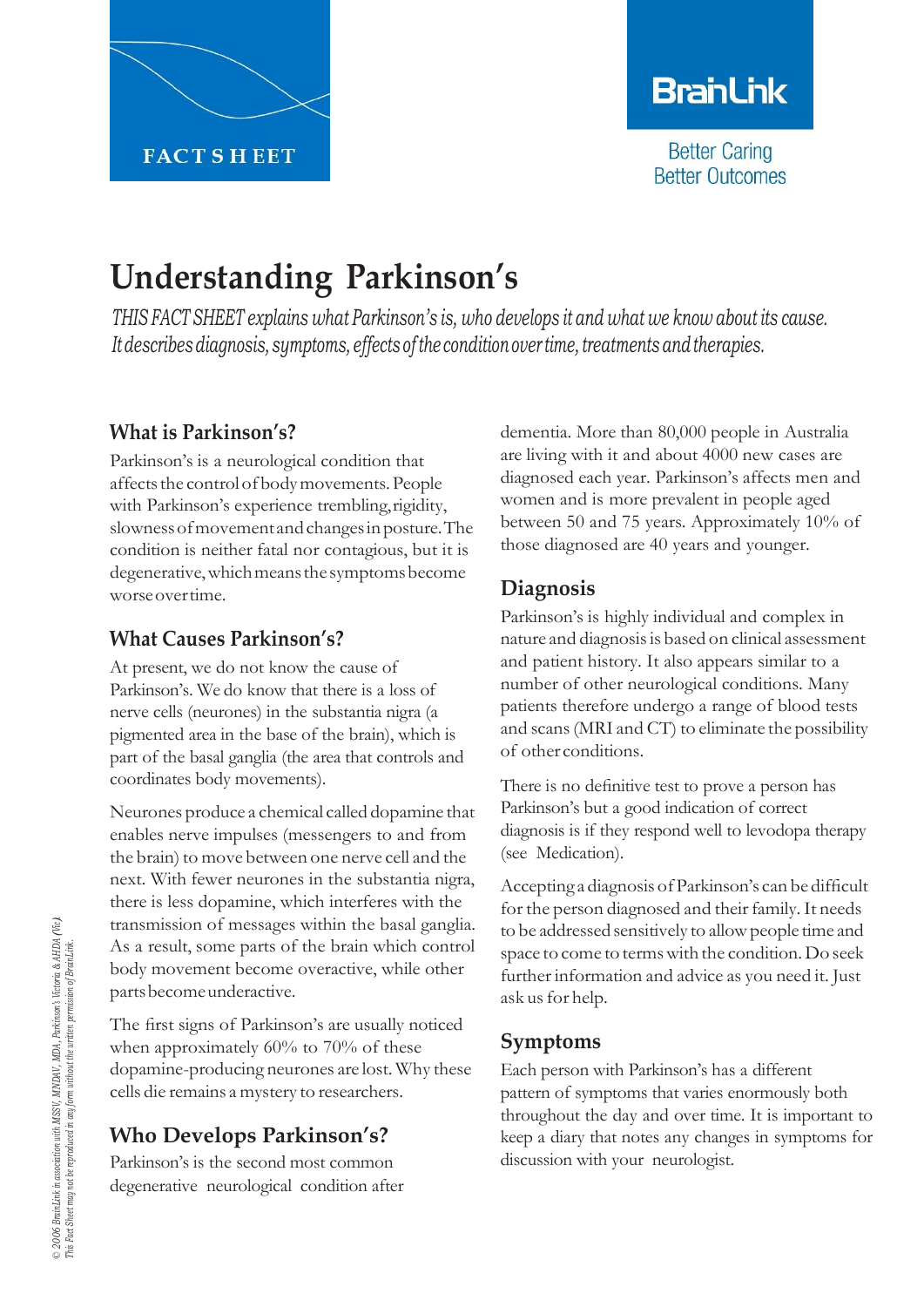Many people notice that stress, anxiety and fatigue greatly increase the severity of their symptoms. Fluctuation of symptoms can also occur as the illness progresses.

**Tremor:** Tremor usually begins in a finger or hand, although sometimes the legs, lips and head also shake. The tremor is slow and mostly present when limbs are resting. It decreases when the person uses the limb and it disappears during sleep.About 70% of peoplewith Parkinson'swill exhibit this symptom.

**Rigidity:** This is the resistance you feel when you move the limb of a person with Parkinson's. If the resistance feelsstiff and jerky, it is known as "cogwheel rigidity". If it is smooth and consistent, it is "lead-pipe rigidity". It may affect some limbs more than others and can affect the muscles of the face and neck (often present as cramping). Peoplewith Parkinson's sometimes experience "freezing" or the inability to start certain movements.

**Slowness:** Parkinson's causes movements to become slow and restricted (bradykinesia). Spontaneous movements, such as swinging the arms while walking, facial expressions and gestures, become difficult. Bradykinesia usually begins with fine movements, such as doing up buttons or writing. Some people begin to shuffle as they walk, taking smaller steps and leaning forward with hunched shoulders, which can lead to poor balance and falls.

**Depression:** People with Parkinson's are more vulnerable to depression due to the chemical changes happening in their brains. Some people find the challenges of Parkinson's too much, which can also lead to depression. It is important to determine the cause of depression and to get it treated.

**Speechandswallowingdifficulties:**Abouthalf of those with Parkinson's develop some difficulty with their speech or swallowing as the condition progresses. Speech may become soft or slurred and speed control becomes difficult - the person may start to talk at normal speed but get fasterand softer and more difficult to understand. Slow, stiffanduncoordinatedmouthmovementsaffect eating and swallowing.

Loss of animation: Parkinson's can cloak a person's personality and emotional responses. Communication through facial expression can become restricted and the voice may become flat, with less expression, which might be mistaken for lack of interest or perhaps, dementia.

**Cognitiveproblems:**Somepeoplehavedifficulty with short-term memory and with organising a sequence of tasks.

#### **Treatments**

The main treatments are individual management through medication or surgery.

**Medication:** A person with Parkinson's requires a highly specific drug regime that suits his or her particular needs. This often involves a 'cocktail' of different drugs. Responses to the drugs vary with the passage of time, the progression of the condition, the dosage of the drug and the length of time the person has been taking it.

As a result, the drug combination must be reviewed and modified. For some people, that means periodic stays in hospital of two to four weeks to monitor the effects of the drugs and to work out the most effective new regime. It also means having regular appointments with a specialist.

Five main groups of drugs are used:

- › Dopaminergic
- › COMT inhibitors
- > Dopamine agonist<br>> MAO inhibitors
- › MAOinhibitors
- **Anticholinergics**

**Dopaminergic:** These drugs restore levels of dopamineinthebrain.Levodopaisthemosteffective treatment for reversing the symptoms. It is absorbed into the brain and converted into dopamine. Some common therapies are levodopa with carbidopa (brand name: Sinemet or Kinson) and levodopa with benserazide (brand name:Madopar).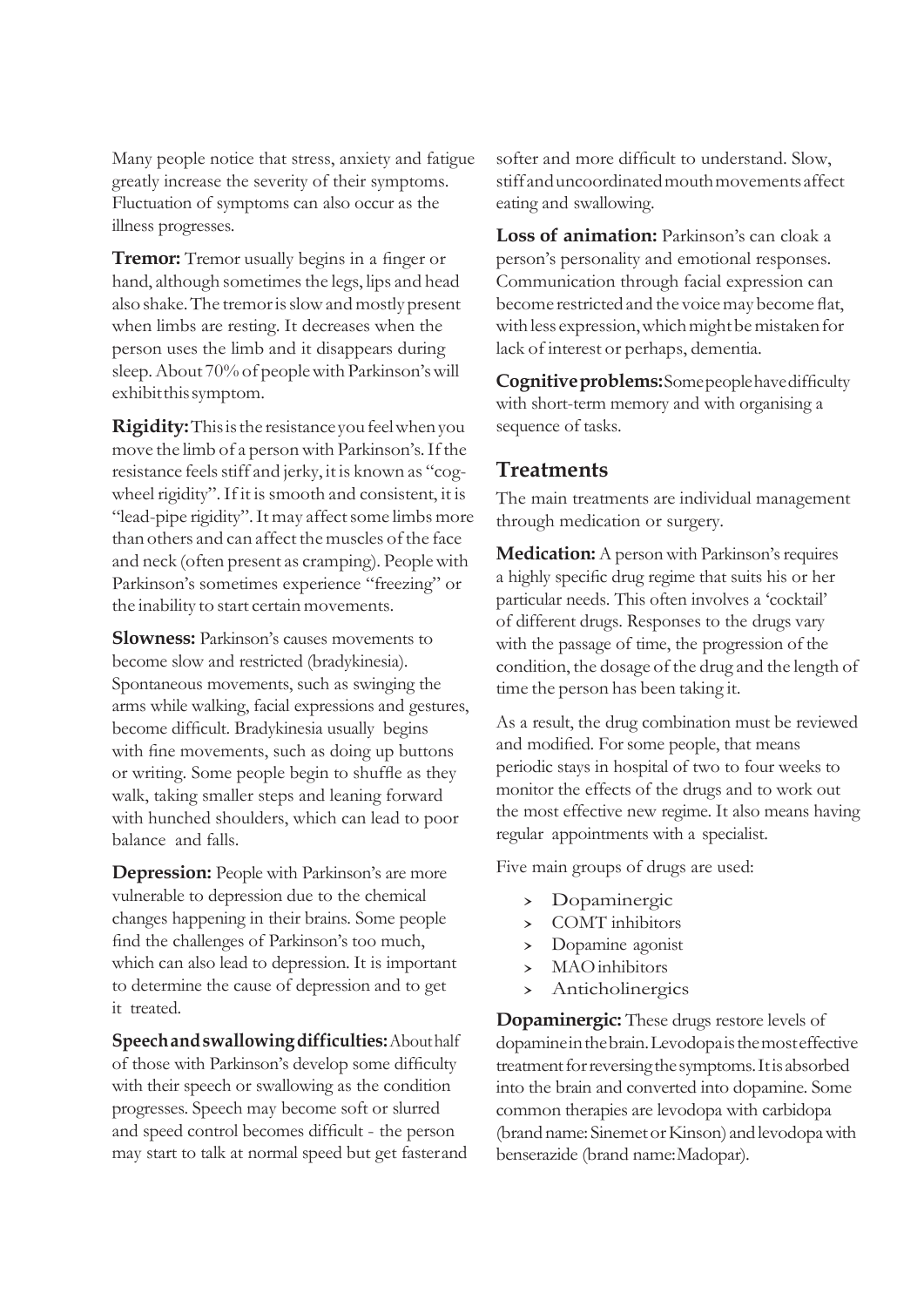Levodopa treatment has some long-term side effects - dystonias (twisting postures) and dyskinesias (involuntary movements).

Dyskinesia may affect the face, tongue, upper body, arms and legs. The movements are jerky, sudden contractions followed by stretching and writhing motions. Newer drugs can be used to extend the benefits of levodopa to prevent this.

There may be a tendency for the benefits of each dose of levodopa to wear off before the next one is due. Many factors, such as stress and diet, affect how long a dose of levodopa lasts.

**COMTInhibitors:**These agents are taken at the same time as levodopa. The addition of a COMT inhibitor provides a longer and smoother availability of levodopa to the brain. Entacapone (brand name: Comtan) is a commonly used COMT inhibitor.

**Dopamine agonist:** Rather than replacing dopamine as levodopa does, these drugs copy the action of natural dopamine. They are taken in conjunction with levodopa to reduce the amount of levodopa being taken and to reduce the wearing-off effect that can occur.

**Threedrugsavailableare:**bromocriptine(brand name: Parlodel), cabergoline (brand name: Cabaser) and pergolide (brand name:Permax). These are taken orally and each tablet works longer than levodopa.

Dopamine agonist drugs have side effects, particularly in the elderly. They can create confusion, hallucinations and the lowering of blood pressure when standing up.

A fourth dopamine agonist is available by injection - apomorphine. This a very potent, "rescue" drug thatworkswithin 5 to 10 minutes and gives relief of symptoms for about an hour. It may also be used for people whose fluctuating symptoms cannot be controlled by oral medications.

**MAO Inhibitors:** These are used in conjunction with levodopa to reduce symptoms. Dopamine is broken down in the brain by an enzyme called monoamine oxidase B (MAO B). Research for a drug that would inhibit MAO B exclusively, thereby allowing a lower dose of levodopa to be more effective, led to the development of a drug called selegeline (brand name: Eldepryl).

**Anticholinergics:** In a healthy brain, there is a balance between dopamine and acetylcholine. In a brain affected by Parkinson's, acetylcholine is more active due to the loss of dopamine. Anticholinergics can help maintain and balance dopamine and acetylcholine levels.

**Anticholinergics available include:** benzhexol (brand name: Artane), biperiden (brand name: Akineton), procyclidine (brand name: Kemadrin) and benztropine (brand name: Cogentin). They are typically used to control tremor that cannot be controlled by other means.

Side effects can include dryness of mouth, blurring of vision, nausea, palpitations and difficulty urinating or incontinence (loss of control over bladder or bowel movements).

**Other:** Amantadine (brand name: Symmetrel) has been around for a while, but in recent years it has been used as an effective treatment for druginduced dyskinesias. It can produce similar side effects to the anticholinergics.

**Surgery:** Surgery does not cure Parkinson's but it provides another option if medication becomeslesseffective.About5%ofallpatients are candidates.It can be used to treatspecific symptoms and to reduce dyskinesias. The two main procedures are called stereotaxic surgery and deep brain stimulation. Surgery involves considerable risks however, and must be discussed carefully with a neurologist.

#### **Managing Parkinson's**

While there is no cure for Parkinson's, there are plenty of ways to reduce some symptoms and the condition can bemanagedwellwith a combination of therapies, regular activity and a healthy diet. It is possible to achieve quality of life, independence, confidence and mobility. The sooner you begin working on these areas after diagnosis, the better.